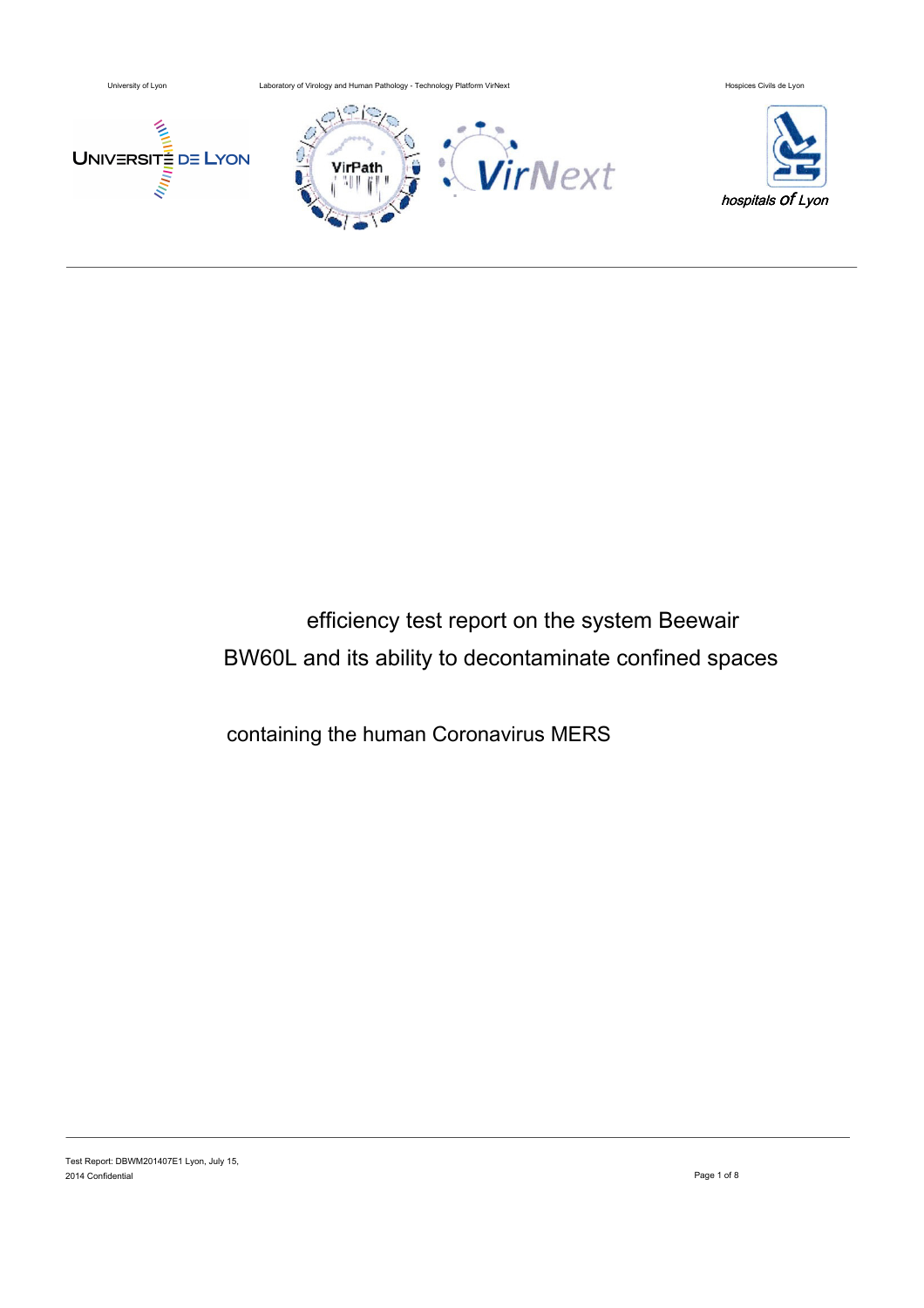University of Lyon Laboratory of Virology and Human Pathology - Technology Platform VirNext Hospices Civils de L







## **1.** Foreword

**VirNext** is the technology research platform **VirPath laboratory,** hosting the **National Center French reference for influenza and respiratory viruses,** as well as the **National Virus Reference Center Influenzae (CNR) of the WHO.** VirNext specializes in the evaluation of physical, chemical and technological Biological intended to decontaminate indoor air, surfaces and water. The company asked the Beewair **laboratory VirPath** and its platform **VirNext** evaluate the effectiveness an air purification system developed by Beewair to decontaminate areas containing Human Respiratory Syndrome coronavirus Middle East ( **MERS-CoV).** This assessment was carried out in coordination with Pr. Sylvie van der Werf, Chief, Laboratory of Molecular Genetics

RNA viruses (RIG) at the Pasteur Institute in Paris.

#### **applicant:**

Beewair 3 Allée de la Teppe 71850 Charnay Les Macon, France Contact: Dr. Pierre-Alexandre Deveau

**Laboratory tests:**  Laboratory VirPath platform VirNext RTH Laennec Faculty of Medicine 2nd floor, 7-11 rue Guillaume Paradin, 69372 Lyon cedex 08, France Contact: Dr. Vincent Moulès

Test Report: DBWM201407E1 Lyon, July 15, 2014 Confidential Page 2 of 8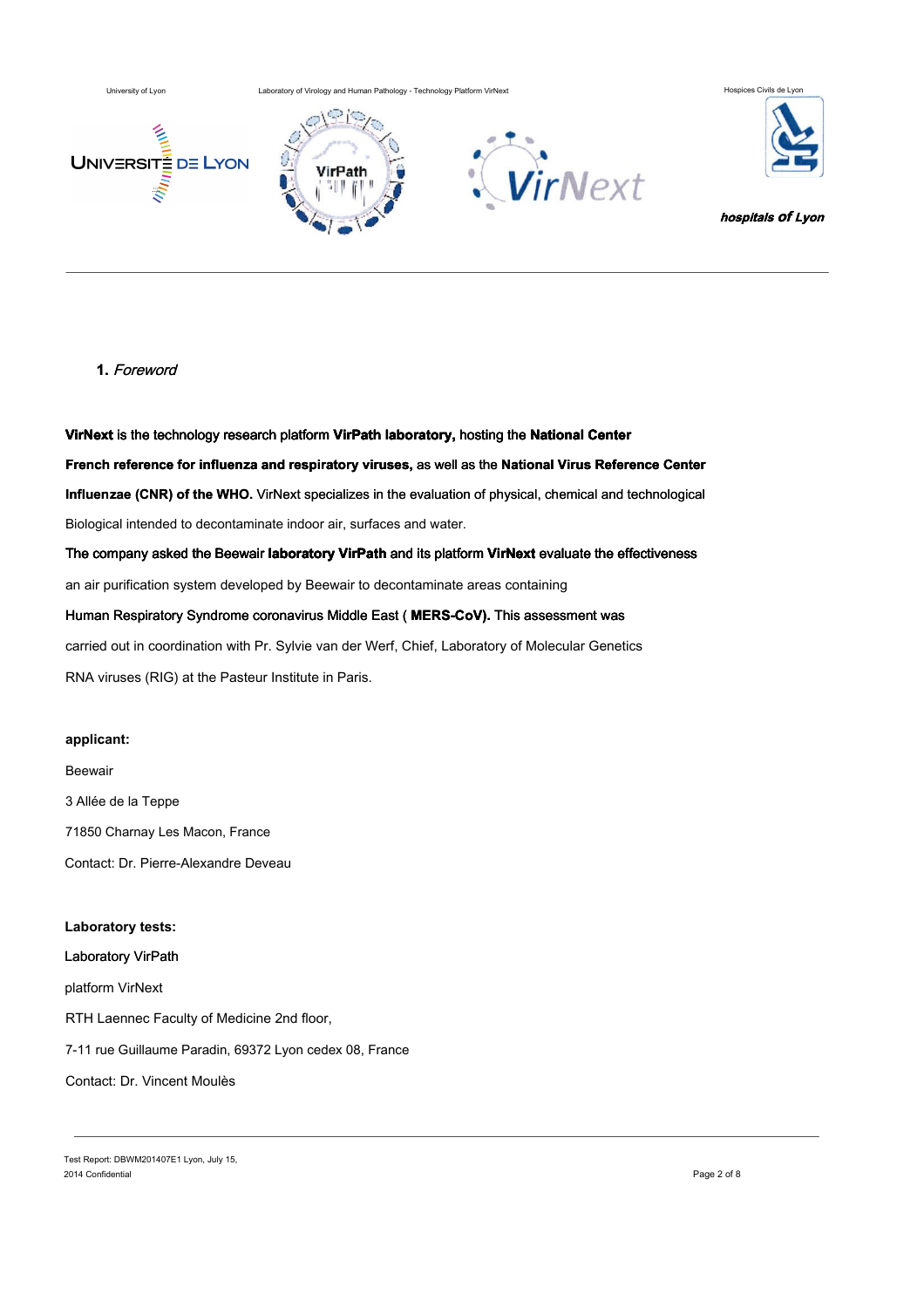

# 2. Methodology

The experiment consists in evaluating the capabilities of the system developed by the company to decontaminate Beewair a confined space containing microorganisms. This confined space was materialized by a spray chamber of 1.7m 3 wherein an artificial atmosphere containing microorganisms could be generated with good reproducibility. These contaminated atmospheres are obtained by nebulization viral concentrate solutions.

Test samples were collected by aspiration of the total volume of the chamber using a cyclonic movement (Coriolis Be1tin Technologies). The clinical isolate MERS-CoV (ref 201327C2-2 / 12 /

13) was obtained from the Institut Pasteur (Prof. Sylvie van der Werf, GMVR) (1). All protocols used for this experiment for cell cultures, viral titrations and amplifications were established and referenced by the Institut Pasteur (2).

In the collection step, the collected viruses were resuspended in a buffer containing a collector cell culture medium. To obtain UV dose in accordance with the specifications of the air decontamination system testing, UV lamps were lit 10 minutes before each decontamination step in the absence of operation of integrated fans.

3. Evaluation of the effectiveness of the system Beewair

#### 3. the Experimental

#### **date:** 7 July 2014

**Temperature :** 20 ° C

# **Feed Beewair system:** 60 m 3 / h

The Beewair BW60L decontamination and air treatment system is comprised of a tangential reactor integrating the DBD-Lyse © modules including an overall irradiation power of 70 Watts (UVC 254 nm) and an average capacity of oxidation / digestion 80,000 TeraRad.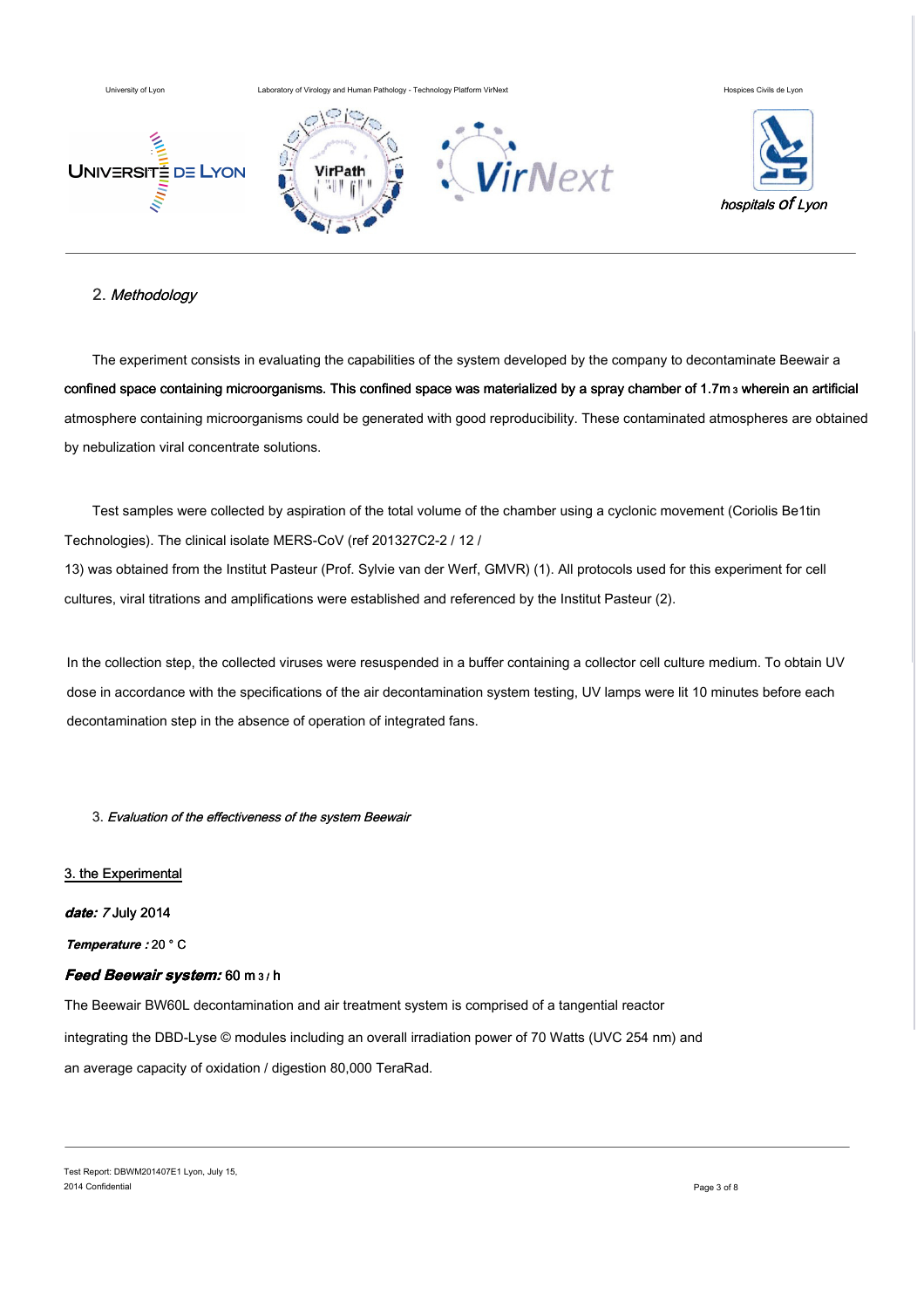

# **Running Time:**

The operating time of the system was defined to evaluate the decontamination effectiveness of a confined space after passing 3 bedrooms volumes (5.1 m3, 306 seconds), 8 room volumes (13.6 m3, 816 seconds) and 12 B volume (20.4 m3 1224 seconds).

#### **Step nebulization:**

The artificial atmosphere containing MERS CoV was generated by 5 collision nebulizers (NSF 6 jet CN25, BGI USA) (Air pressure 1.7 bar, 24.6 psig) for 15 minutes, corresponding to the average number of viruses 2.6E7 TCID 50 by atmosphere. The MMD value (mass median diameter) Theoretical aerosol is 1.9 .mu.m.

## **Number of samples :** 18

#### **Concentration of the stock virus solution: MERS CoV 10 7.3 TCID 50/ ml**

The viral stock was generated after two viral amplifications artificial kidney cells (Vero E6, ATCC CRL 1586), glucose Dulbecco's Modified Eagle Medium with 4.5g / L (LONZA Ref BE 2-614F l) with addition of fetal calf serum 2%, L-glutamine 2 mM (Sigma-Aldrich), penicillin (225U / mL, Cambrex Biosciences) and streptomycin (225ug / ml, Cambrex Biosciences) as described previously (3). The Vero E6 cells were infected at multiplicity of infection (MOI) of 5 and the cell supernatants were harvested 48 hours after infection.

#### **collection settings:** viruses were collected during 7 minutes (200 L / min) in 7 mL of Dulbecco's

Modified Eagle Medium with 4.5g / L (Ref LONZA the 2-614F BE) with fetal calf serum addition to 2%, 2mM L-glutamine (Sigma-Aldrich), penicillin (225U / mL, Cambrex Biosciences) and streptomycin (225ug / ml, Cambrex Biosciences).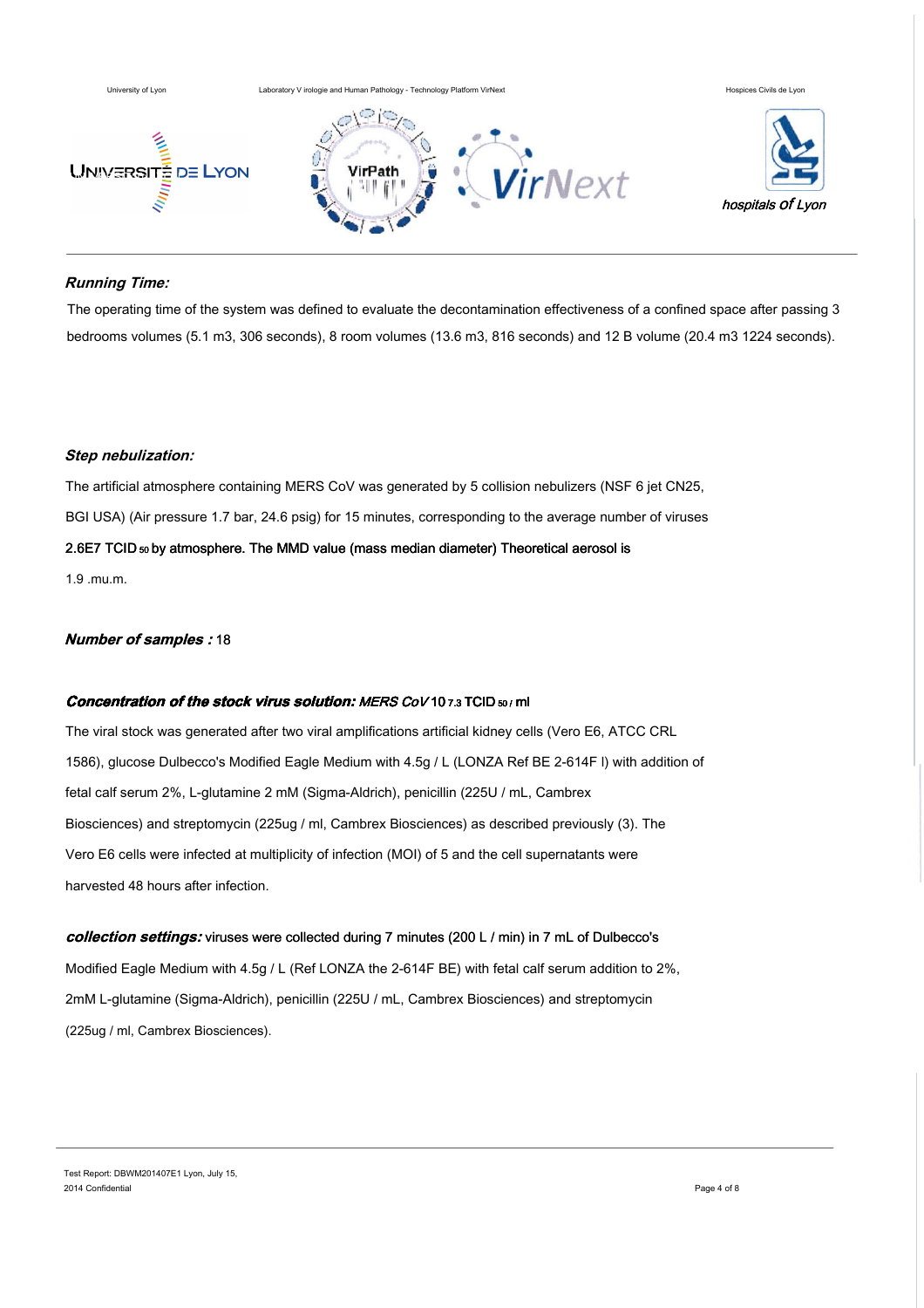

#### **Measurement Method:**

Infectious virus titers were determined by dosage titration end point, according to the established protocol by Institut Pasteur (2). Briefly, 50 ul of 10 series for each sample dilutions were inoculated four wells of cells replicas Vero E6 high micro 96-well plates, incubated at 37 ° C 5% CO2. The presence of cytopathic effect was monitored 72 hours after infection. The infectious viral titers (TCID 50/50 ul) were then determined using the statistical method Reed & Munch (4).

#### **Bibliography:**

- (1) Guery 8 Poissy J el Mansouf L, Séjourné C Ettahar N, Lemaire X, Vuotto F, Goffard A, it Behil the S, V Enouf, Caro V A mesh, Che D, Manuguerra JC, Mathieu D, Fontanet A, van der Werf S; MERS-CoV study group. Clinicat features and Viral diagnosis of two cases of infection with Middle East Respiratory Syndrome Coronavirus: a postponement of nosocomia the transmission. Lancet. J 2013 a 29; 381 (9885): 2265-72.
- (2) SOPs GMVR unites Pasteur Institute: "Inoculation of coronavirus in Vero E6 cells" version of 03.04.2014; "TCID 50 titration" - version 041061201 4
- (3) Wilde AH, VS Raj, Oudshoorn D Bestebroer TM, N van ieuwkoop S Limpens RW Posthuma CC, van der Meer Y Barcena million Haagmans BL, Snijder EJ, van den Hoogen BG. MERS-coronavirus replication induces severe in vitro Strongly cytopathology and is inhibited by cyclosporin A or interferon-a treatment. J Gen Virol. 2013 Aug; 94 (Pt 8): 1749-1760.

(4) Reed. LJ: M uench. H. A simpler method of estimating fifty percent endpoints per Am. J. Epidemio l. (1938) 27 (3): 493- 497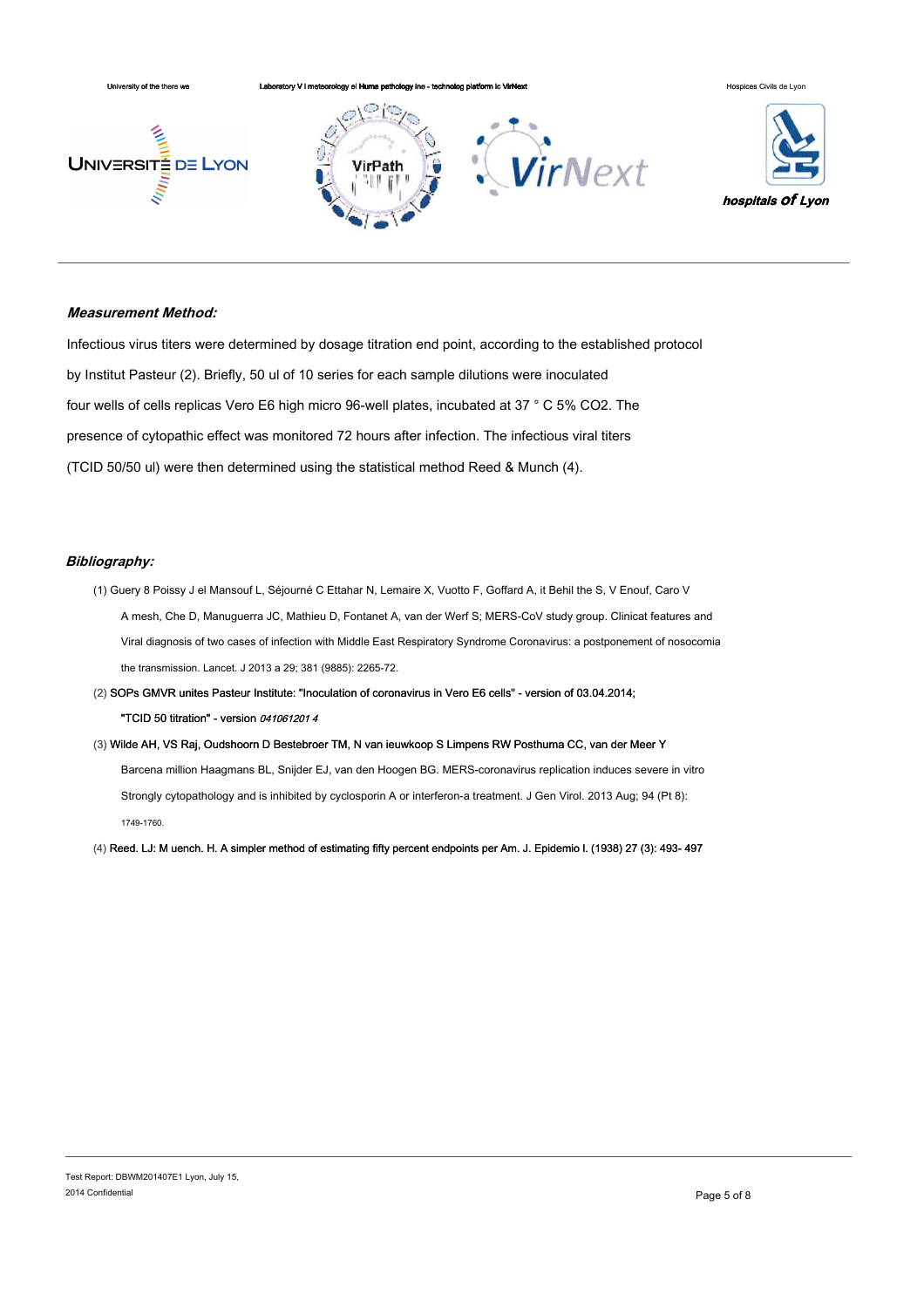

# $3.2$  Result s:

|                           | viral concentration (TCIDS0 / 50µ1)          |                   |                            |                          |                        |                      |
|---------------------------|----------------------------------------------|-------------------|----------------------------|--------------------------|------------------------|----------------------|
| Number of<br>room volumes | title                                        | Mean<br>(Average) | SD (Standard<br>Deviation) | Mean $±$ SD<br>log title | inactivation<br>factor | Efficiency<br>$(\%)$ |
| 3                         | $1.00E + 05$<br>$1.00E + 05$<br>$3,16E + 04$ | $7.72E + 04$      | $3.95E + 04$               | $4.83 \pm 0.28$          | $2.00 \pm 0.00$        | 99.99%               |
| 3                         | $1.00E + 03$<br>$3,16E + 02$<br>$1.00E + 03$ | $7.72E + 02$      | $3.95E + 02$               | $2.83 \pm 0.28$          |                        |                      |
| 8                         | $2,00E + 04$<br>$5,01E + 04$<br>$3,16E + 04$ | $3.39E + 04$      | $1.52E + 04$               | $4.50 \pm 0.20$          | $3.40 \pm 0.03$        | 99.99%               |
| 8                         | $1.00E + 01$<br>$1.00E + 01$<br>$2,00E + 0I$ | $1.33E + 01$      | $5.77E + 00$               | $1.10 \pm 0.17$          |                        |                      |
| 12                        | $1.00E + 04$<br>$5,01E + 03$<br>$1.00E + 04$ | .03 8.34E         | $2.88E + 03$               | $3.90 \pm 0.17$          | $> 3.90 \pm 0.17$      | $> 99.99\%$          |
| 12                        | $1.00E + 00$<br>$1.00E + 00$<br>$1.00E + 00$ | $< 1.00E + 00$    | $0.00E + 00$               | < 0.00                   |                        |                      |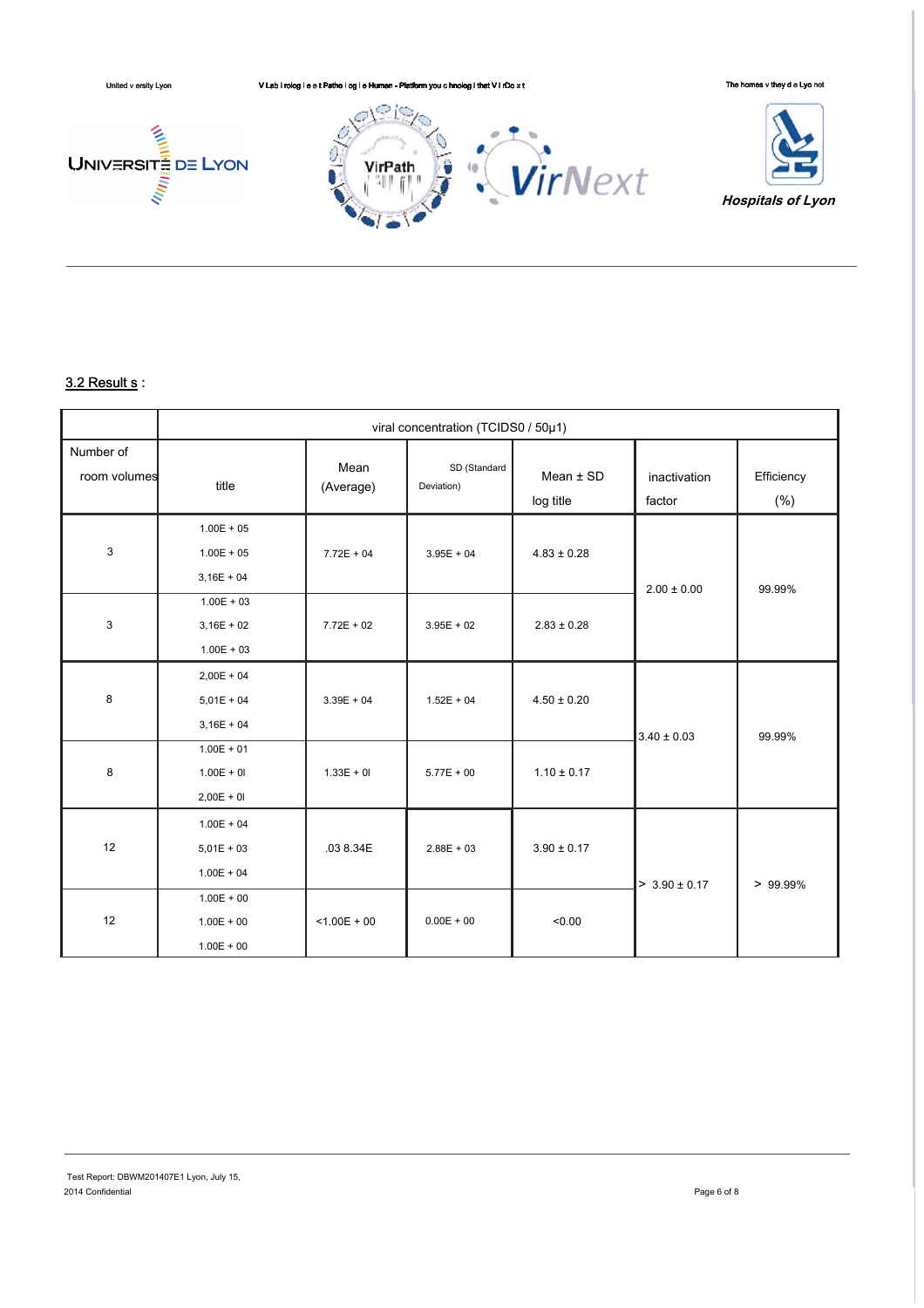

As indicated in the table above, the infectivity of MERS-CoV was significantly reduced following their passage through the Beewair system. Reduced viral titers expressed as log TCID 5 o / 50µ1 as follows:

- $-2.00 \pm 0.00$  Log for an operating time of 306 s (5.1m  $_3$ )
- 3.40 ± 0.03 Log for an operating time of 816 s (13.6 m 3)
- 3.90 ± 0.17 Log for an operating time of 1244 s (20.4 m 3)

# 4. Conclusion

The BW60L system developed by the company Beewair leads to effective inactivation of MERS-CoV human virus in confined spaces with an efficiency of 99.99% of the viral titer by a factor of 100 when passing 3 bedroom air volumes up almost 10 4 to 12 volumes of air.